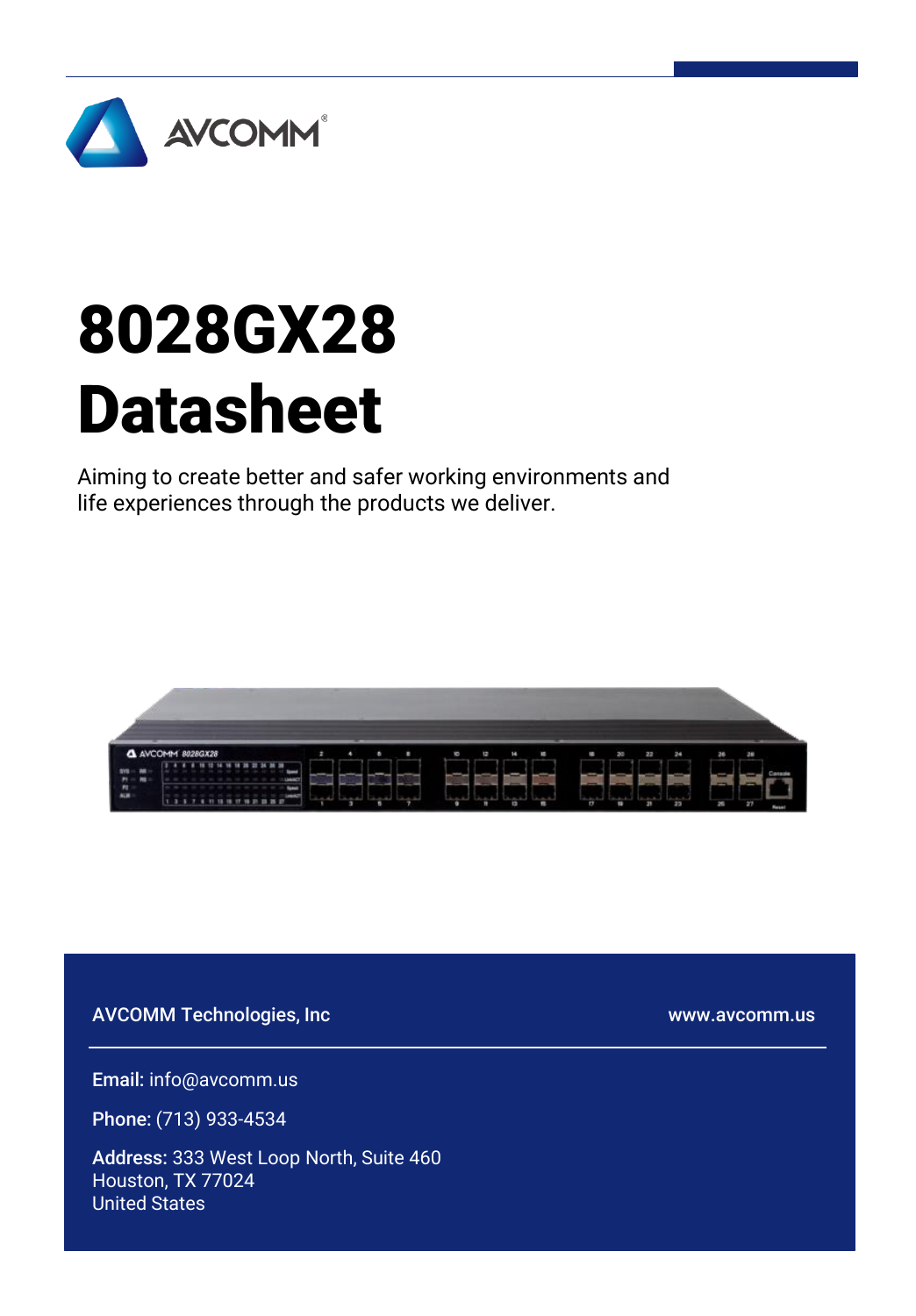## **8028GX28**



#### *28-port L2 Managed 10G Ethernet Switch*

AVCOMM 8028GX28 are rack-mount type Ethernet switches, equipped with 4 10G ports & 24 Gigabit Ethernet ports. With flexible combination of copper and fiber port options, 8028GX28 delivers high quality, wire-speed L2 routing performance, advanced features such as powerful VLAN operation, Police-based traffic manage & security, and intelligent management design, to fulfill different application scenario. It provides the scalability, flexibility & reliability for large network structure, and is also an ideal solution of L2 routing off-load for core network.





|  | 10G<br><b>Switch</b>                     | Gigabit ports options: 24 10/1000Base SFP slots, or 8 Gigabit<br>Copper ports plus 16 100/1000BaseSFP slots, or 16 Gigabit<br>Copper ports plus 8 100/1000BaseSFP slots, or 24<br>10/100/1000BaseT copper ports. |
|--|------------------------------------------|------------------------------------------------------------------------------------------------------------------------------------------------------------------------------------------------------------------|
|  | <b>Advanced</b><br>QoS                   | ■ 9K Jumbo frames                                                                                                                                                                                                |
|  |                                          | ■ L2 wire-speed switching                                                                                                                                                                                        |
|  |                                          | ■ Network redundant LACP, Spanning tree STP, RSTP &<br>MSTP, and quick Ring fail -over protection (< 20 ms)                                                                                                      |
|  |                                          | ■ Support Single & multiple rings                                                                                                                                                                                |
|  | L <sub>2</sub> switch                    | Advanced VLAN operations: IEEE 802.1ad/QinQ VLAN, VLAN<br>tag add/remove/replace                                                                                                                                 |
|  | <b>IEC 61850</b><br><b>IEEE 1613</b>     | ■ Private VLAN, port-based /tag-based/protocol-based VLAN                                                                                                                                                        |
|  |                                          | ■ Multicasting support IGMP v1/v2/v3, proxy & snooping                                                                                                                                                           |
|  |                                          | ■ Security: IEEE 802.1x authentication, RADIUS & TACACS+<br>AAA (pending)                                                                                                                                        |
|  | <b>Multiple</b><br><b>Fiber</b><br>ports | ■ Policy-based traffic control engine for actions of Deny, Allow,<br>Queue mapping, rate limit, mirror, or CoS remark on any<br>combination of specific Layer -2 /Layer- 3 / Layer-4 patterns                    |
|  |                                          | ■ QoS (SPQ,WRR, SPQ+ WRR): Hierarchical per-port, per<br>queue shaping & scheduling with bandwidth management                                                                                                    |
|  |                                          |                                                                                                                                                                                                                  |

■ Up to 24 100/1000BaseSFP slots plus 4 10G SFP+ slots.

■ IEC 61850-3 / IEEE 1613 compliant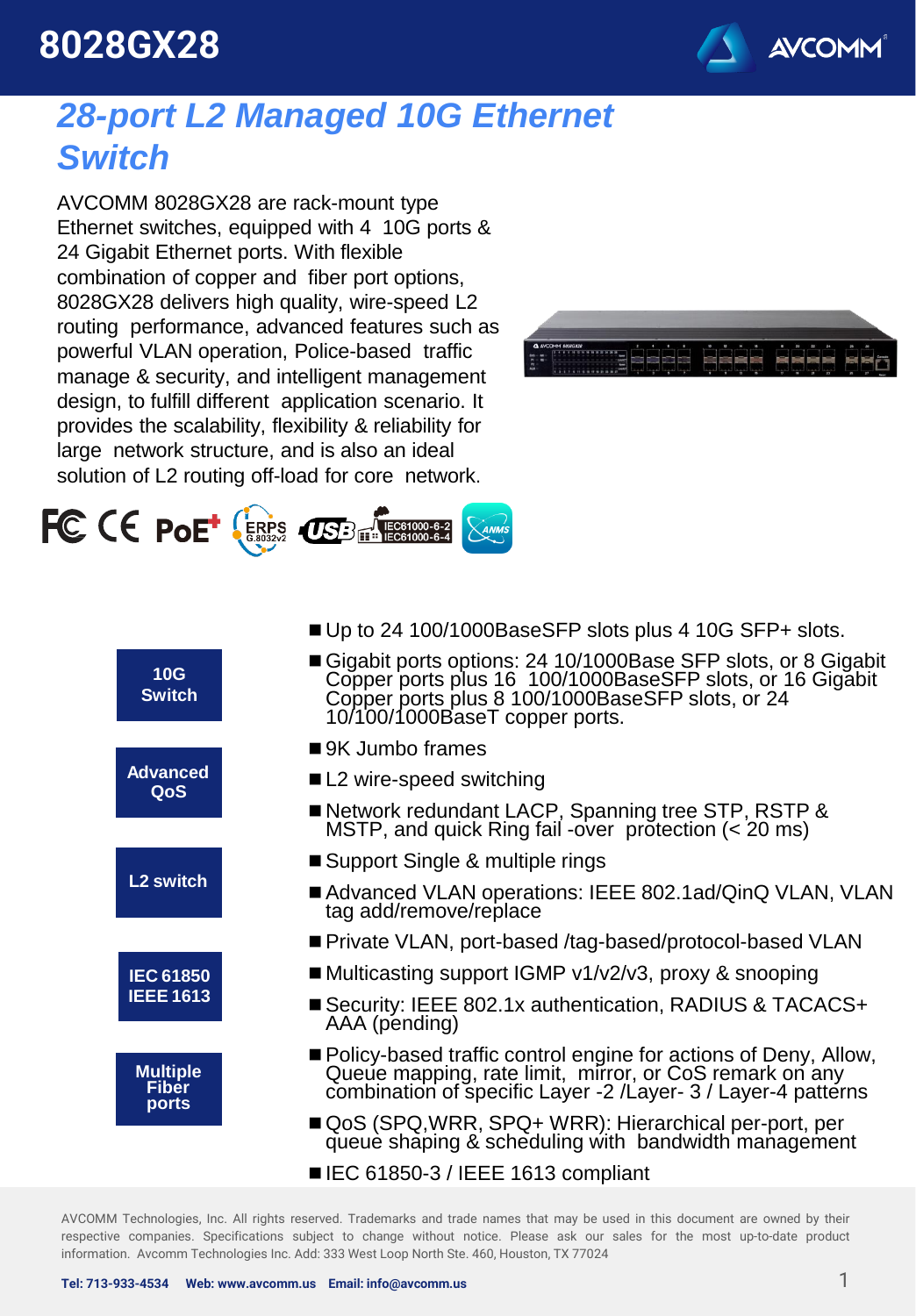#### AVCOMM®

## **8028GX28**

| <b>Technical Specifications</b>                                                        |                                                                                                                                          |
|----------------------------------------------------------------------------------------|------------------------------------------------------------------------------------------------------------------------------------------|
| <b>Ethernet</b>                                                                        |                                                                                                                                          |
| <b>Ethernet Interface</b>                                                              | 100/1000BaseSFP slots or 10/100/1000BaseT(X) for 24 gigabit ports 10G SFP+<br>slots (1G SFP backward compatible)                         |
| <b>Operating mode</b>                                                                  | Store and forward, L2 wire-speed/non-blocking switching engine                                                                           |
| <b>MAC addresses</b>                                                                   | 8K                                                                                                                                       |
| Jumbo frames                                                                           | 9K Bytes                                                                                                                                 |
| <b>Copper RJ45 Ports</b>                                                               |                                                                                                                                          |
| <b>Speed</b>                                                                           | 10/100/1000 Mbps                                                                                                                         |
| <b>MDI/MDIX Auto-crossover</b>                                                         | Support straight or cross wired cables                                                                                                   |
| Auto-negotiating                                                                       | 10/100/1000 Mbps speed auto-negotiation; Full and half duplex                                                                            |
| <b>SFP (pluggable) Ports</b>                                                           |                                                                                                                                          |
| Port types supported                                                                   | Gigabit fiber multimode, fiber single mode, fiber long-haul single mode<br>100/1000BaseF (SX/LX/LH)                                      |
| <b>Fiber port connector</b>                                                            | LC typically for fiber (depends on module)                                                                                               |
| 10G SFP+                                                                               | 1G/2.5G/10G SFP+ slots                                                                                                                   |
| <b>Network Redundancy</b>                                                              |                                                                                                                                          |
| <b>Ring Protection</b>                                                                 | Link loss recovery < 20ms                                                                                                                |
|                                                                                        | Single & Multiple rings supported                                                                                                        |
| <b>Spanning Tree Protocol</b>                                                          | IEEE 802.1D STP, IEEE 802.1w RSTP, IEEE 802.1s MSTP                                                                                      |
|                                                                                        | BPDU forwarding and filtering                                                                                                            |
| <b>IEEE 802.3ad Port Trunk</b><br>with LACP                                            | Static trunk (Link Aggregation Control Protocol)                                                                                         |
| <b>Bridge, Virtual Local Area</b><br><b>Networks (VLANs) &amp;</b><br><b>Protocols</b> |                                                                                                                                          |
| <b>Flow control</b>                                                                    | IEEE 802.3x (Full Duplex) and Back-Pressure(Half Duplex)                                                                                 |
| <b>Max VLANs</b>                                                                       | 2048                                                                                                                                     |
| <b>VLAN Types</b>                                                                      | Port-based VLANs, IEEE 802.1Q tag-based VLANs, IEEE 802.1v protocol-based<br>VLANs, IEEE 802.1ad Double Tagging (Q in Q)<br>Private VLAN |
| <b>VLAN operations</b>                                                                 | Attach/Remove/Replacement VLAN tag                                                                                                       |
| <b>MVR (Multicast VLAN</b><br><b>Registration)</b>                                     | Yes                                                                                                                                      |
| <b>Multicast protocols</b>                                                             | IGMP v2 and v3 with up to 512 multicast groups                                                                                           |
|                                                                                        | IGMP snooping and proxy                                                                                                                  |
|                                                                                        | Immediate leave and leave proxy                                                                                                          |
| Traffic management engine &<br>QoS                                                     |                                                                                                                                          |
| <b>Policy-based access</b><br>control engine                                           | Policy/Profile-based Access Control List (ACL)                                                                                           |
|                                                                                        | Multi-layer ACL support;                                                                                                                 |
|                                                                                        | Flexible combination of well-known Layer 2/3/4 fields:                                                                                   |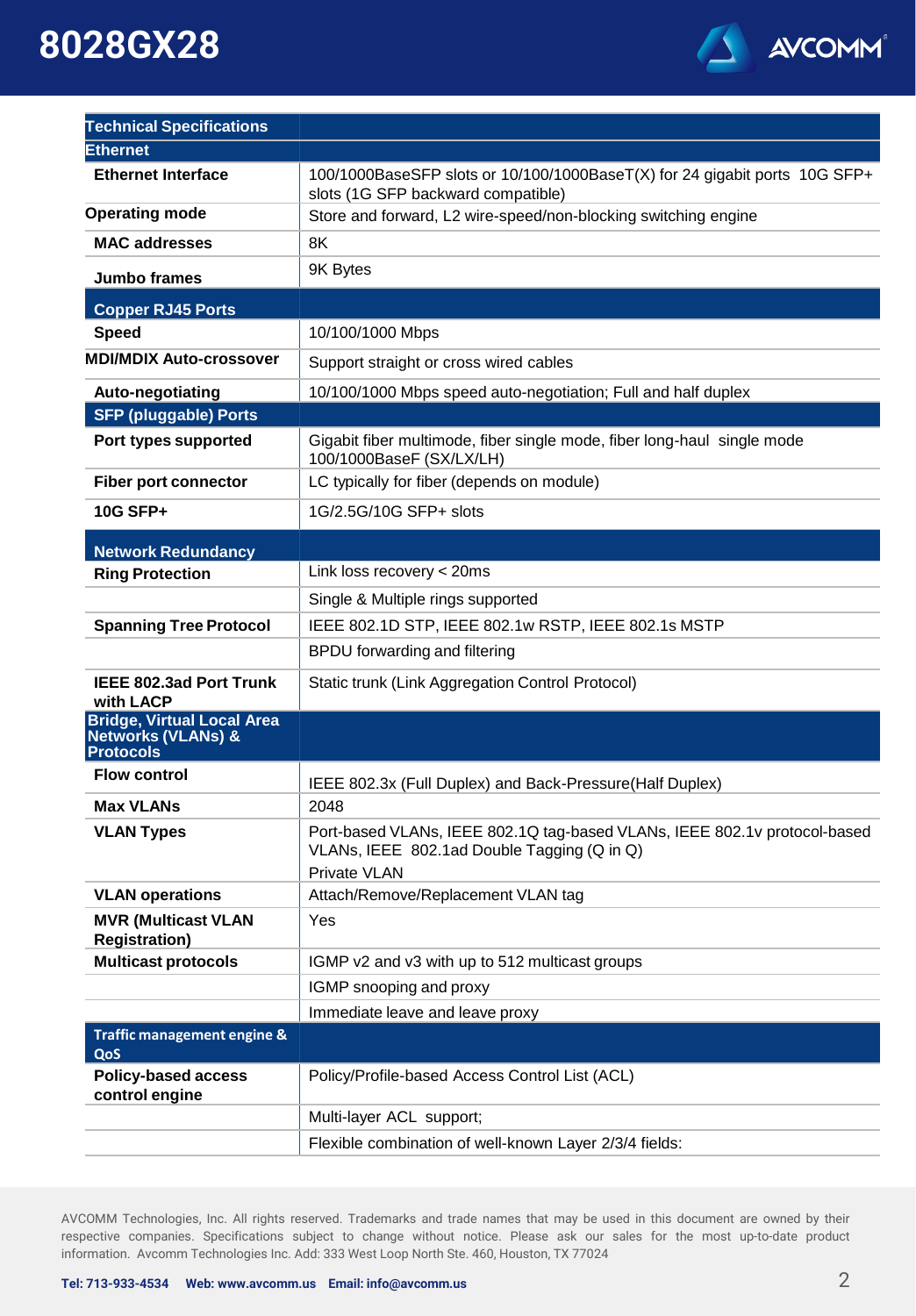



|                                                | -VLAN ID, Source/Destination MAC address, EtherType                                                               |
|------------------------------------------------|-------------------------------------------------------------------------------------------------------------------|
|                                                | -Source/Destination IP address, IP protocol number                                                                |
|                                                | -UDP or TCP, Source/Destination port number of TCP/UDP<br>-DSCP or ToS value                                      |
|                                                | Actions per rule: Deny, Allow, Queue mapping, rate limit, mirror, CoS remark                                      |
|                                                | Max number of profiles per switch: 20                                                                             |
|                                                | Max number of rules per profile: 32                                                                               |
| Number of queues per port                      | 8                                                                                                                 |
| <b>Scheduling schemes</b>                      | SPQ, WRR, SPQ + WRR                                                                                               |
| <b>Traffic Shaper</b>                          | Hierarchical per port and per queue shaping & scheduling with bandwidth<br>management                             |
| <b>Traffic Policer</b>                         | Ingress rate limit in 1K bps granularity                                                                          |
|                                                | TrTCM (Two Rate Three Color Marker) policer engine                                                                |
| <b>Security</b>                                |                                                                                                                   |
| <b>Port security</b>                           | IP and MAC-based Access control; Policy-based Access control                                                      |
|                                                | <b>IEEE 802.1X authentication Network Access Control</b>                                                          |
|                                                | RADIUS Client for IEEE 802.1X.                                                                                    |
| <b>Storm Control</b>                           | Multicast/Broadcast/Flooding Storm Control per port/per VLAN basis                                                |
| <b>Management</b>                              |                                                                                                                   |
| <b>User Management</b><br>interfaces           | Cisco-like CLI (command line interface); Telnet (5 sessions)                                                      |
|                                                | WEB-based Management SNMP v1, v2c, v3                                                                             |
|                                                | Telnet (5 sessions)                                                                                               |
| <b>Management Security</b>                     | HTTPs, SSH                                                                                                        |
|                                                | Radius Client for Management (*pending)                                                                           |
|                                                | TACACS+ Client for Management (*pending)                                                                          |
| <b>Upgrade &amp; Restore</b>                   | FTP for Configuration Import/Export, FTP for Firmware Upgrade                                                     |
| <b>Diagnostic</b>                              | Syslog                                                                                                            |
|                                                | Policy-based stream mirroring                                                                                     |
|                                                | Ethernet Copper connection diagnostic tool                                                                        |
| <b>SNTP</b>                                    | Yes                                                                                                               |
| <b>Power</b>                                   |                                                                                                                   |
| <b>Power input options</b>                     | DC input: DC Redundant Input Terminals & Reverse power protection Single/dual<br>AC inputs<br>DC & AC dual inputs |
| Input voltage range                            | 20-58 VDC or<br>100/240 VAC, 50Hz ~ 60Hz                                                                          |
| <b>Indicators</b>                              |                                                                                                                   |
| <b>Status indication</b>                       | Indication of power input, alarm and Ring statuses                                                                |
| <b>Ethernet port indication</b>                | Link & Speed                                                                                                      |
| <b>Environmental and</b><br><b>Compliances</b> |                                                                                                                   |
| <b>Operating temperature</b><br>range          | -40 to +75°C                                                                                                      |
| Storage temperature range                      | -40 to +85 °C                                                                                                     |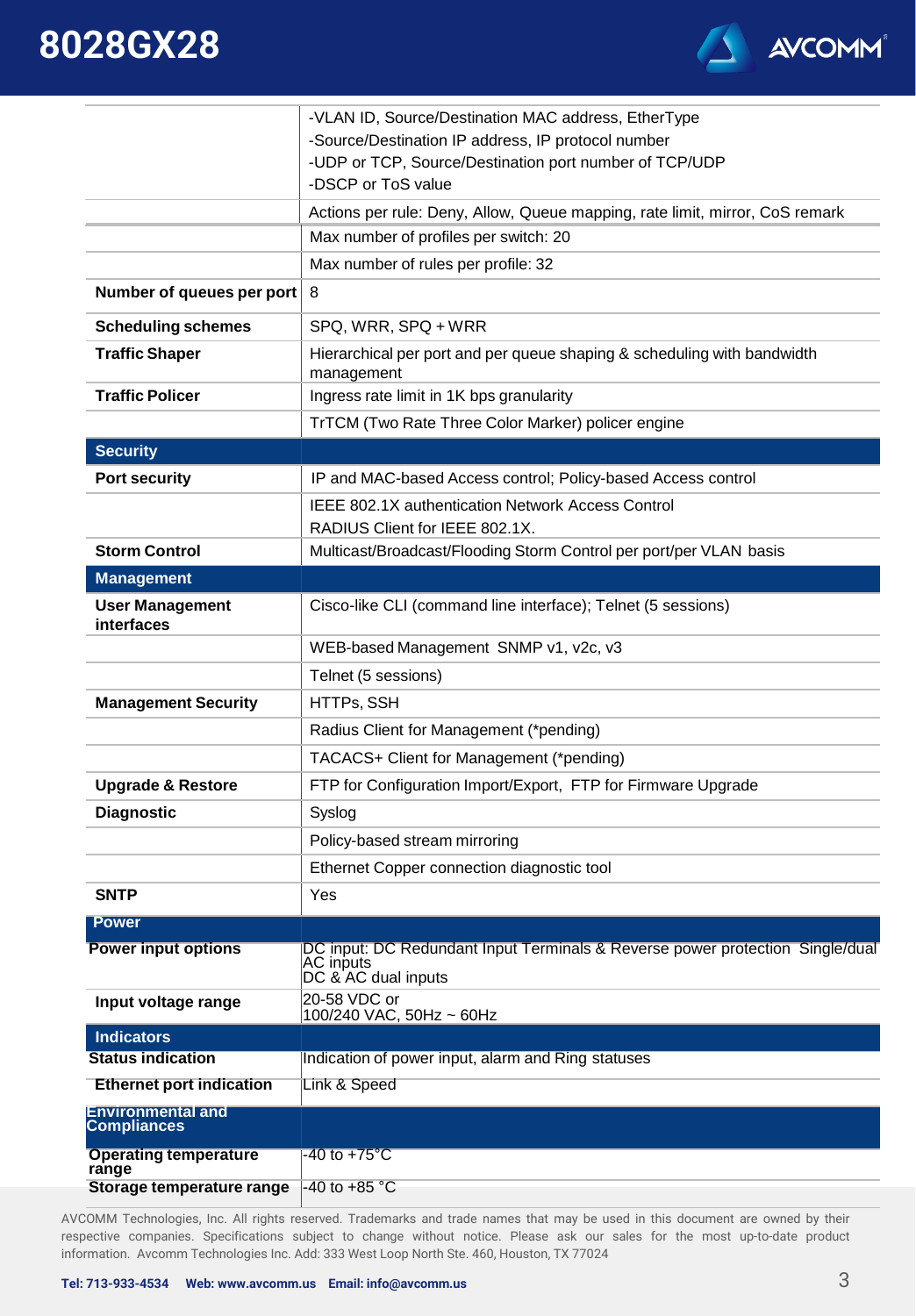#### **8028GX28**



| <b>Humidity (non-condensing)</b> 5 to 95% RH |                                              |
|----------------------------------------------|----------------------------------------------|
| <b>EMI</b>                                   | Radiated Emission: CISPR 22, EN55022 Class A |
|                                              | Conducted Emission: EN55022 Class A          |
| <b>EMS</b>                                   | ESD: IEC61000-4-2                            |
|                                              | Radiated RF (RS): IEC61000-4-3               |
|                                              | EFT: IEC61000-4-4                            |
|                                              | Surge: IEC61000-4-5                          |
|                                              | Conducted RF (CS): IEC61000-4-6              |
| <b>RoHS and WEEE</b>                         | RoHS (Pb free) and WEEE compliant            |
| <b>MTBF</b>                                  | $> 25$ years                                 |
| <b>Mechanical</b>                            |                                              |
| <b>Ingress protection</b>                    | <b>IP40</b>                                  |
| <b>Dimensions</b>                            | 439.6 (W) x 44 (H) x 318.3 (D) mm (maximum)  |
| Weight                                       | 4.5KG                                        |
| <b>Installation option</b>                   | 19" rack mounting                            |